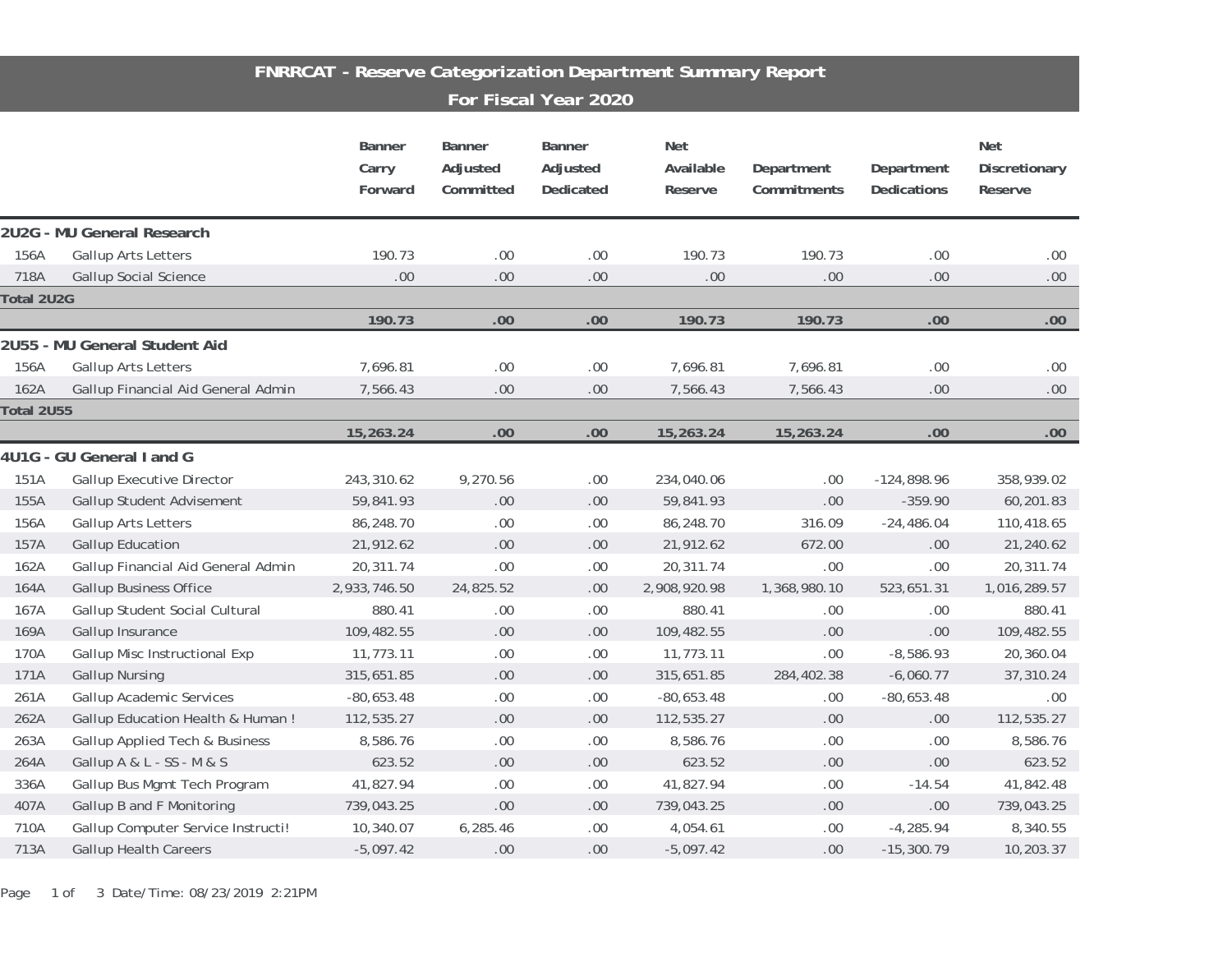|            |                                    | Banner        | Banner    | Banner    | Net           |              |               | Net           |
|------------|------------------------------------|---------------|-----------|-----------|---------------|--------------|---------------|---------------|
|            |                                    | Carry         | Adjusted  | Adjusted  | Available     | Department   | Department    | Discretionary |
|            |                                    | Forward       | Committed | Dedicated | Reserve       | Commitments  | Dedications   | Reserve       |
|            |                                    |               |           |           |               |              |               |               |
| 714A       | Gallup Ctr for Career Technical Ed | 906,149.12    | 4,160.00  | .00       | 901,989.12    | .00.         | $-2,153.18$   | 904, 142. 30  |
| 715A       | <b>Gallup Transitional Studies</b> | 83,129.19     | .00       | .00       | 83,129.19     | .00          | .00           | 83, 129. 19   |
| 717A       | Gallup Math Science                | 64,915.80     | .00       | .00       | 64,915.80     | 32,920.74    | .00           | 31,995.06     |
| 718A       | <b>Gallup Social Science</b>       | 26, 119. 33   | .00       | .00       | 26, 119. 33   | 1,650.00     | .00           | 24,469.33     |
| 721A       | Gallup Gen Acad Dept Action Plan   | $.00$         | .00       | .00       | .00.          | .00          | .00           | .00.          |
| 722A       | <b>Gallup Applied Technology</b>   | 207, 133.52   | .00       | .00       | 207, 133.52   | 183,884.96   | $-5,995.03$   | 29, 243.59    |
| 723A       | Gallup Community Ed                | $-74, 299.42$ | 10,650.00 | .00       | $-84,949.42$  | .00          | $-127,083.04$ | 42, 133.62    |
| 724A       | Gallup Student Services Dir Ofc    | 233,051.73    | .00       | .00       | 233,051.73    | 00.          | .00.          | 233,051.73    |
| 725A       | Gallup Records and Registration    | 14,906.13     | .00       | .00       | 14,906.13     | .00.         | .00           | 14,906.13     |
| 728A       | Gallup Personnel                   | 120,213.55    | 10,943.28 | .00       | 109,270.27    | .00          | .00.          | 109,270.27    |
| 735A       | <b>Gallup Public Relations</b>     | 23,589.82     | 2.00      | .00       | 23,587.82     | .00.         | $-11,727.62$  | 35, 315.44    |
| 736A       | Gallup Campus Safety               | $-19,654.51$  | .00       | .00       | $-19,654.51$  | 00.          | $-21,920.51$  | 2,266.00      |
| 737A       | Gallup Physical Plant              | 577,443.85    | 17,392.67 | .00       | 560,051.18    | .00.         | .00           | 560,051.18    |
| 739A       | <b>Gallup Utilities</b>            | $-61,019.36$  | 4,272.43  | .00       | $-65, 291.79$ | 00.          | $-65, 291.79$ | .00.          |
| 741A       | Gallup Zollinger Library           | 46,345.83     | 2,420.07  | .00       | 43,925.76     | .00.         | .00           | 43,925.76     |
| 742A       | Gallup Deans Office                | 17,414.60     | .00.      | .00       | 17,414.60     | 00.          | $-24,832.75$  | 42, 247.35    |
| 743A       | Gallup Day Care                    | $.00\,$       | .00       | .00       | .00           | .00.         | .00           | $.00 \,$      |
| 744A       | Gallup Zuni Campus                 | .00           | .00       | .00       | .00           | .00          | .00.          | .00.          |
| 747A       | <b>Gallup Community Affairs</b>    | $.00\,$       | $.00 \,$  | .00       | $.00.$        | .00.         | .00           | .00           |
| 748A       | Gallup DWI                         | .00           | .00       | .00       | .00           | .00          | .00           | .00.          |
| 749A       | Gallup G C Proposals               | $-.04$        | $.00 \,$  | .00       | $-.04$        | .00.         | $-.04$        | .00.          |
| 750A       | Gallup Middle College HS           | .00           | $.00\,$   | $.00$     | $.00 \,$      | .00          | .00.          | .00           |
| Total 4U1G |                                    |               |           |           |               |              |               |               |
|            |                                    | 6,795,805.08  | 90,221.99 | .00       | 6,705,583.09  | 1,872,826.27 | $00\,$        | 4,832,756.82  |
|            | 4U3G - GU General Public Service   |               |           |           |               |              |               |               |
| 151A       | <b>Gallup Executive Director</b>   | 101,883.26    | $.00\,$   | $.00$     | 101,883.26    | 101,883.26   | $.00$         | $.00 \,$      |
| 162A       | Gallup Financial Aid General Admin | 2,000.00      | $.00\,$   | $.00$     | 2,000.00      | 2,000.00     | .00           | .00           |
| 164A       | <b>Gallup Business Office</b>      | 160,580.23    | $.00\,$   | $.00$     | 160,580.23    | 385.79       | $.00$         | 160, 194.44   |
| 167A       | Gallup Student Social Cultural     | 214.50        | $.00\,$   | $.00 \,$  | 214.50        | 214.50       | .00           | .00.          |
| 171A       | <b>Gallup Nursing</b>              | 26,312.55     | .00       | $.00$     | 26,312.55     | 30,812.55    | $-4,500.00$   | .00.          |
| 336A       | Gallup Bus Mgmt Tech Program       | 492.02        | $.00\,$   | $.00 \,$  | 492.02        | 492.02       | .00.          | .00.          |
| 715A       | <b>Gallup Transitional Studies</b> | 32,563.37     | $.00\,$   | $.00$     | 32,563.37     | 32,563.37    | .00           | .00.          |
| 729A       | <b>Gallup Auxiliary Services</b>   | 485.00        | .00       | .00       | 485.00        | 485.00       | .00.          | 00.           |

Page 2 of 3 Date/Time: 08/23/2019 2:21PM